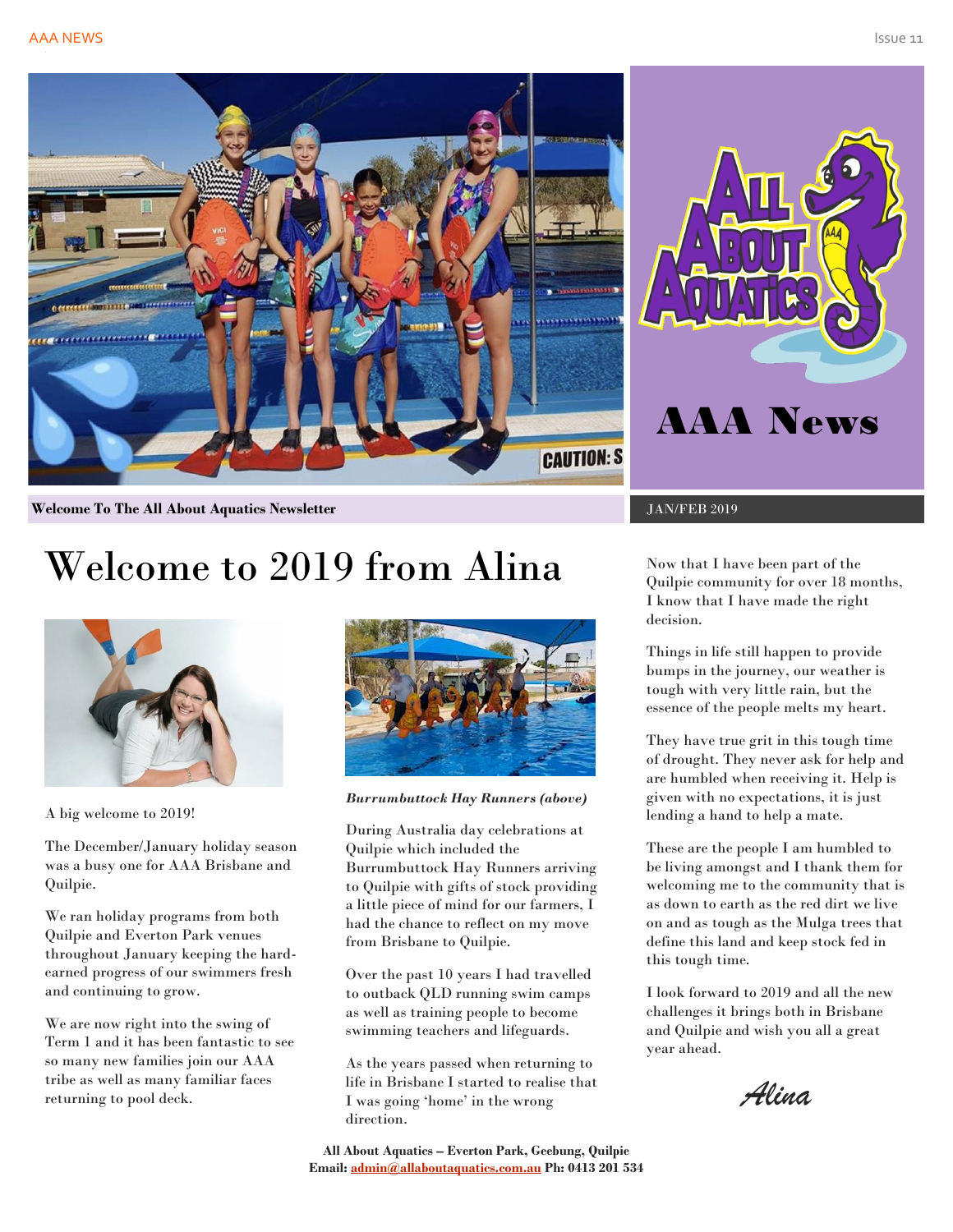## **Brisbane and Quilpie News**

Over the Christmas and new year holiday season we offered a holiday program at Everton Park and Qulipie keeping many of our swimmers swimming straight through the holiday and new year season.

February 23 Alina hosted the first CPR & First Aid course for 2019 at Quilpie State College finishing off the day with our first movie night for 2019 screening the movie Ferdinand.



# **It's not too late to book with AAA**



If the start of the year and term passed in a blur, don't think it's too late to book in with AAA.

AAA accept new bookings throughout the term and will do our best to find a way to get you or your child started on your new year resolution swimming goals.

For more information and to book your spot give us a call or email:

### **Brisbane:**

Ph: 0413 201 534 Email: [evertonpark@allaboutaquatics.com.au](mailto:evertonpark@allaboutaquatics.com.au) geebung@allaboutaquatics.com.au

**Quilpie:** Ph: 0412 402 980 Email: quilpie@allaboutaquatics.com.au

## **Follow AAA on Social Media**

In the event of an unfolding weather event such as a dust storm, lightning or severe weather incident, AAA will make every effort to notify our families of changes and cancellations.

Another way to make sure you stay up to date with unfolding events is to follow us on social media where we will post ongoing details.



Our Facebook pages:

**All About Aquatics – Brisbane All About Aquatics – Quilpie**



Find us on Instagram at:

**@allaboutaquatics or, @aaaquilpie**

## **Aced it Awards**



AAA love to recognise and congratulate our swimmers on their achievements.

Our Swimmer of the Week awards will now be known as our 'Aced' it award in honor of our little mascot 'Ace'.

We look forward to handing out many of these throughout Term 1.

## **Aced it Awardees**

We are all incredibly proud of our first 'Aced' it awardees.

## *Quilpie Swimmers*



Oscar Tonkin who has moved up from our toddler group to a learn to swim lvl 1 group. He is very keen to swim, is listening well to instructions and gives his best each lesson.